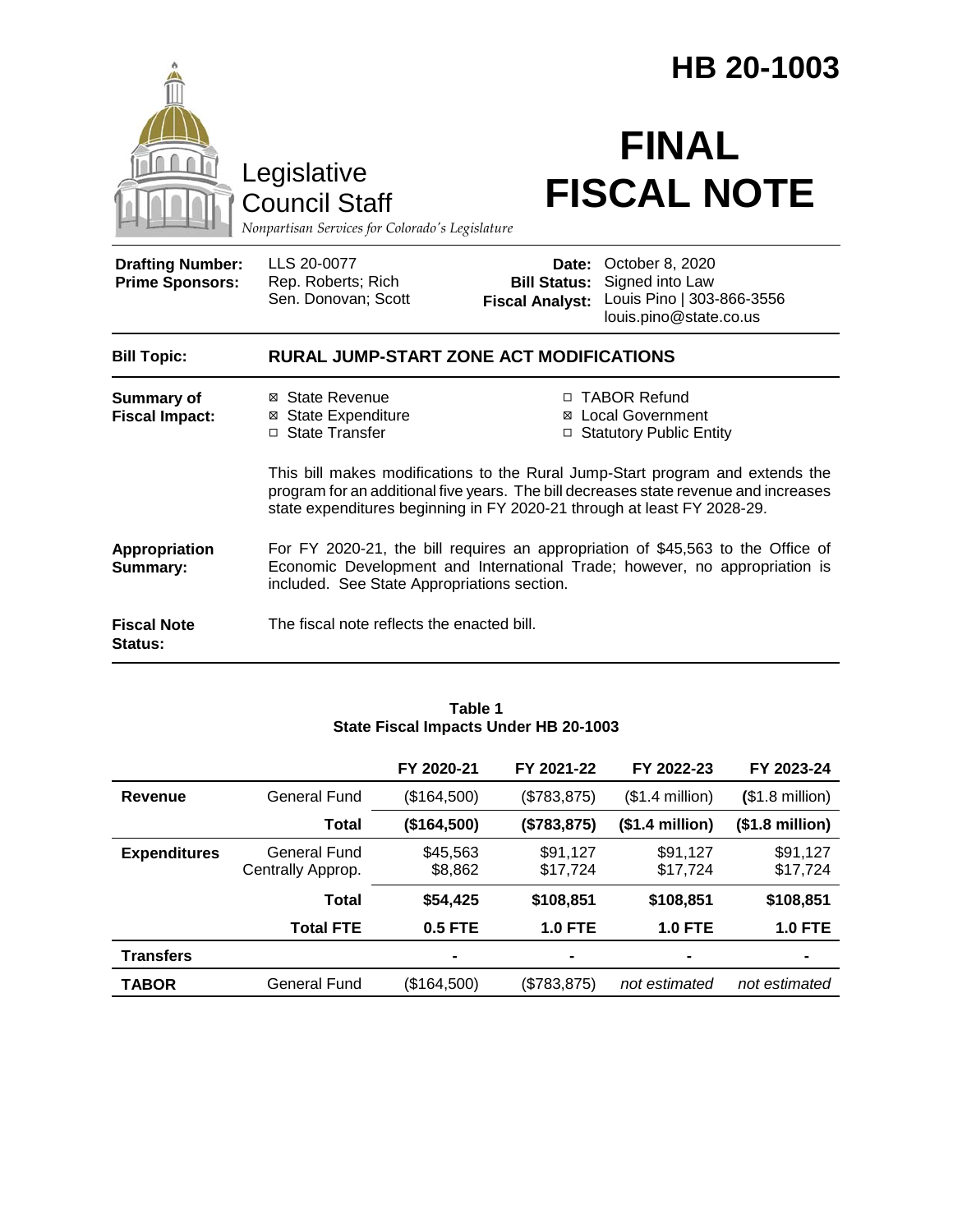## **Summary of Legislation**

This bill extends the Rural Jump-Start program for an additional five years. Under current law, the Colorado Economic Development Commission (EDC) may not approve additional zones or businesses after December 31, 2020.

In addition, the bill changes the competition clause to specify that a new business applying for the Rural Jump-Start program cannot compete with an existing business in the rural jump-start zone in which the new business will be located or in any distressed county that is contiguous to the zone. Under current law, the new business applying for the Rural Jump-Start program cannot directly compete with the core function of a business that is already operating in the state.

Finally, the bill allows defined economic development organizations to be authorized entities that the new business can establish a relationship with in order to apply for the Rural Jump-Start program. Under current law, the business can only submit its application to a state institution of higher education to participate in the program.

# **Background**

The Rural Jump-Start program was created by Senate Bill 15-282. The program provides tax benefits to approved businesses that locate inside a rural jump-start zone and establish a relationship with a state institution of higher education, junior college, or an area vocational school. A rural jump start zone is an area within the distressed county. The Colorado EDC is responsible for developing guidelines for the administration of the rural jump-start zone program and identifying eligible distressed countries. The EDC may not approve additional zones or businesses after December 31, 2020.

To qualify, the business must be new to the state, hire at least five employees, and not directly compete with the core function of a business that is already operating in the state.

*Distressed Counties.* A distressed county is defined as a county with a population less than 250,000 and meets certain indicators of economic distress, such as lower per capita income than the state average, lower gross domestic product than the statewide average, unemployment levels higher than the statewide average, a declining workforce, or a higher concentration of pupils eligible for free lunch compared to the statewide average.

The program is optional for distressed counties and municipalities wholly or partially within the highly distressed county. Distressed counties and municipalities that choose to join the program must adopt a resolution affirming that it will provide incentive payments, tax exemptions, or refunds to the new businesses that locate in a rural jump-start zone.

The following counties have formed a rural jump-start zone as of August 2019: Archuleta, Clear Creek, Delta, Dolores, Las Animas, Logan, Mesa, Moffat, Montezuma, Montrose, Otero, Prowers, Rio Blanco, Routt and San Juan.

The following counties have been designated by the EDC as a distressed county and are eligible to apply for the rural jump-start program as of June 30, 2019: Alamosa, Baca, Bent**,** Cheyenne, Clear Creek, Conejos, Costilla, Crowley, Custer, Fremont, Hinsdale, Huerfano, Jackson, Kiowa, Kit Carson, Lake, Lincoln, Mineral, Morgan, Phillips, Pueblo, Rio Grande, Saguache, Sedgwick, Washington, and Yuma.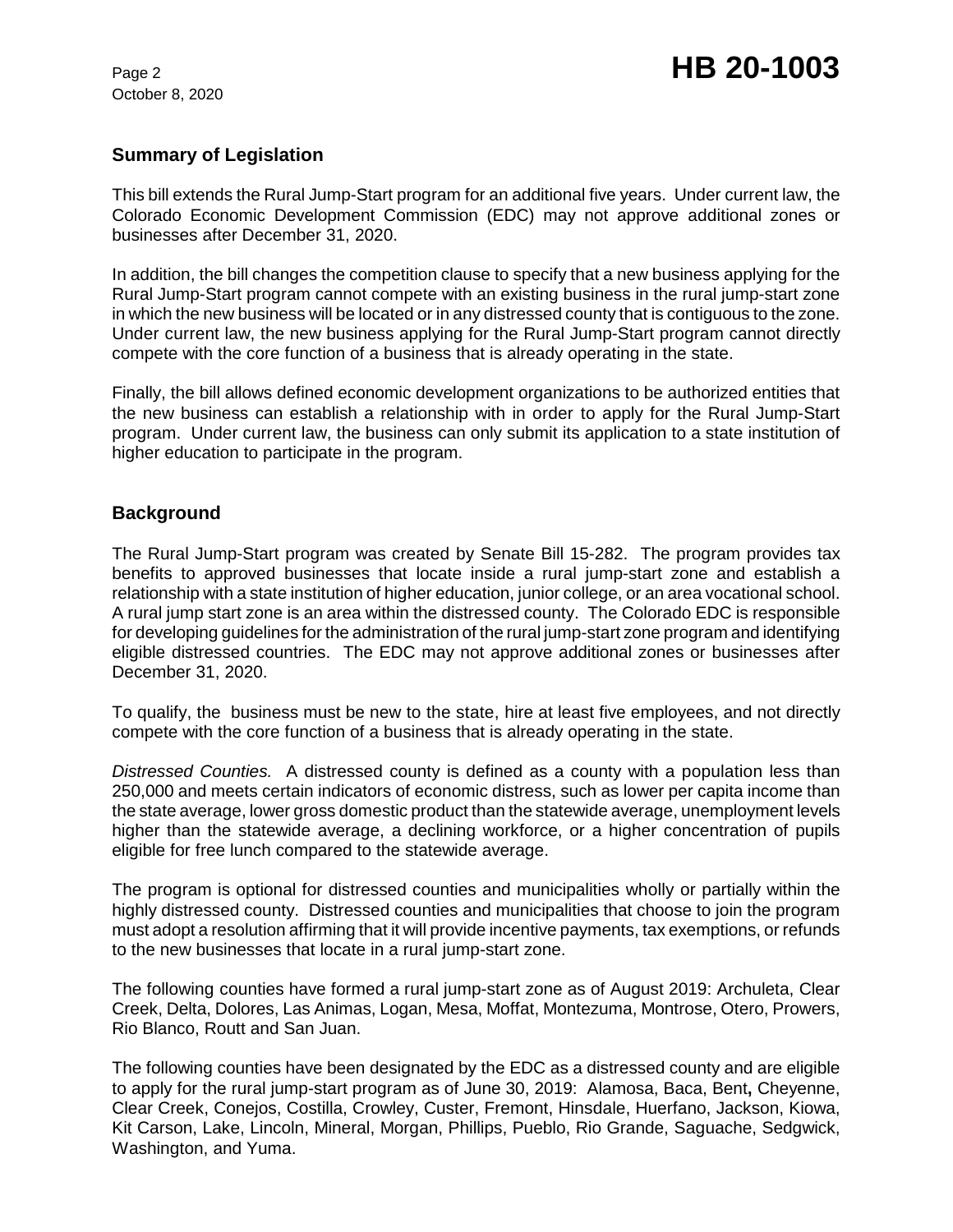*Program Benefits.* A new business that establishes a relationship with a state institution in a rural jump start zone will receive the following state tax benefits in addition to county and municipality incentives:

- an income tax credit equal to 100 percent of the income taxes imposed on the income derived from the new business activities in the tax-friendly zone; and
- a sales and use tax refund on the purchase of all tangible personal property acquired by the new business and used exclusively within the tax-friendly zone.

In addition, new employees of the business are entitled to receive an income tax credit equal to 100 percent of their wages.

The state credits and refunds are available for four years, beginning with the first income tax year the business has been approved to receive tax benefits. A new business may request from the EDC a four-year extension of the tax benefits. The EDC may limit the number of new employees who are eligible to receive tax credits in a jump start zone to either 200 or 300 under certain circumstances.

### **State Revenue**

This bill is expected to decrease General Fund revenue by \$164,500 (half-year impact) in FY 2020-21, \$783,875 in FY 2021-22, \$1.4 million in FY 2022-23, \$1.8 million in FY 2023-24, \$2.2 million in FY 2024-25, and by similar amounts each year through FY 2027-28. These estimates are based on the assumptions below. If the EDC approves a four-year extension of the tax benefits, General Fund revenue decreases will be extended through FY 2031-32. Revenue estimates are presented on a tax year basis in Table 2 and on a fiscal year basis in Table 3. The bill decreases income, sales and use tax revenue, which is subject to TABOR.

**Assumptions**. Data from the Office of Economic Development and International Trade (OEDIT) shows that there were 13 active new businesses with 215 new hire employees in a rural jump-start zone in 2019.

*New Hire Income Tax Credit.* The fiscal note assumes the EDC will approve 20 new businesses in 2021 and approximately 15 new businesses each year from 2022 through 2025. All the businesses will, on average, have 18 new hires each. However, only 30 percent of the new hires will qualify for the income tax credit in the first tax year the business has been approved to receive tax benefits. Data from the OEDIT shows that there is a "phase-in" of when new hires are eligible for the income tax credit as the employee must work at the business for more than six months to qualify. It is assumed that all employees will be eligible for the income tax credit by the second year the new business has been approved by the EDC.

*New Business Income Tax Credit.* In 2019, new businesses in rural jump-start zones claimed an average of \$3,000 in corporate income tax credits. This fiscal note assumes that each new business will generate about \$3,300 in corporate income tax credits each year from 2021 to 2025.

*Sales and Use Tax Refund.* Data from the OEDIT shows new businesses in a jump-start zone generated about \$1,035 in state sales and use tax exemptions in 2018. The fiscal note assumes each new business will generate approximately \$1,300 in sales and use tax exemptions in each year the business has been approved to receive the benefit.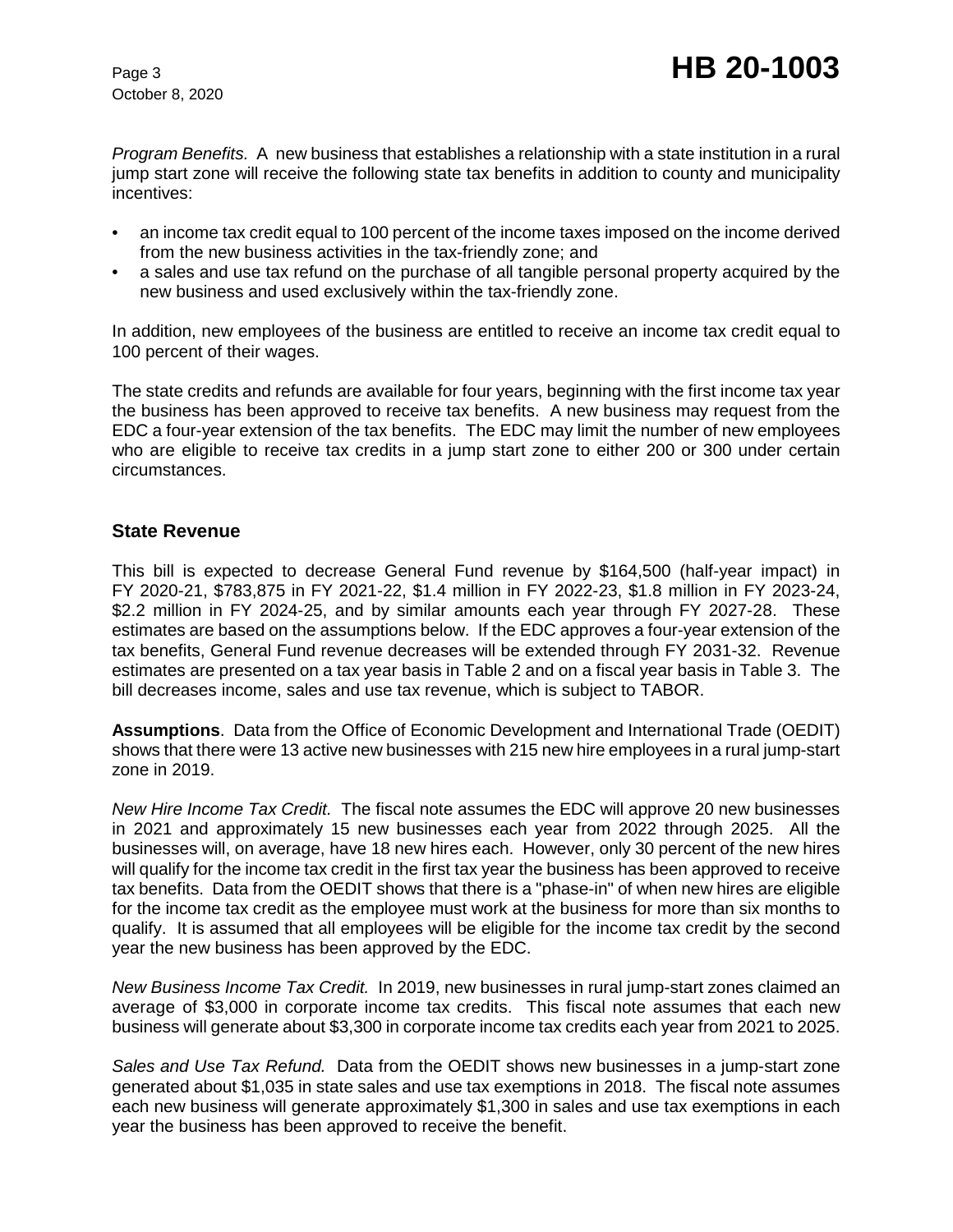# Page 4 **HB 20-1003**

| <b>Tax Year</b>                                                                      | 2021    | 2022    | 2023    | 2024    | 2025    | 2026                               | 2027    | 2028    |
|--------------------------------------------------------------------------------------|---------|---------|---------|---------|---------|------------------------------------|---------|---------|
| <b>New</b><br><b>Businesses</b>                                                      | 20      | 15      | 15      | 15      | 15      |                                    |         |         |
| Average<br>New Hire                                                                  | 18      | 18      | 18      | 18      | 18      |                                    |         |         |
| Total<br>Employees                                                                   | 360     | 270     | 270     | 270     | 270     |                                    |         | -       |
| <b>New Hire Income Tax Credit</b>                                                    |         |         |         |         |         | Average Income Tax Credit: \$2,500 |         |         |
| <b>New Hires</b><br>Claiming<br>Credit <sup>*</sup>                                  | 108     | 441     | 527     | 735     | 799     | 782                                | 576     | 304     |
| Total of<br>New Hire<br><b>Tax Credit</b>                                            | \$0.3   | \$1.1   | \$1.3   | \$1.8   | \$2.0   | \$2.0                              | \$1.4   | \$0.8   |
| <b>New Business Income Tax Credit</b><br>Average Business Credit: \$3,300            |         |         |         |         |         |                                    |         |         |
| <b>Total Value</b><br>of Business<br><b>Tax Credit</b>                               | \$0.03  | \$0.09  | \$0.14  | \$0.19  | \$0.17  | \$0.15                             | \$0.10  | \$0.05  |
| <b>New Business Sales and Use Tax Refund</b><br>Average Sale and Use Refund: \$1,300 |         |         |         |         |         |                                    |         |         |
| Total<br>Estimated<br>Value of<br>Refund                                             | \$0.03  | \$0.05  | \$0.07  | \$0.08  | \$0.06  | \$0.04                             | \$0.04  | \$0.02  |
| <b>General</b><br><b>Fund</b><br>Revenue<br>Impact                                   | (\$0.3) | (\$1.2) | (\$1.5) | (\$2.1) | (\$2.2) | (\$2.2)                            | (\$1.6) | (\$0.8) |

| Table 2                                             |
|-----------------------------------------------------|
| Estimated Revenue Impacts of HB 20-1003 by Tax Year |
| Dollars in Millions                                 |

*Totals may not sum due to rounding* 

*\* 30 percent in year one and 100 percent in years two, three, and four.*

| Table 3                                                       |
|---------------------------------------------------------------|
| <b>Estimated Revenue Impacts of HB 20-1003 by Fiscal Year</b> |
| <b>Dollars in Millions</b>                                    |

|                                                                                                         |        | FY 20-21* FY 21-22 FY 22-23 FY 23-24 FY 24-25 FY 26-27 FY 27-28 FY 28-29* |  |  |        |
|---------------------------------------------------------------------------------------------------------|--------|---------------------------------------------------------------------------|--|--|--------|
| (\$0.2)<br>(\$0.8)<br>(\$1.4)<br>(\$1.8)<br>(S2.2)<br>(S2.2)<br>(S1.9)<br>Impact<br>$*11 - 10 - 10 = 0$ | Fiscal |                                                                           |  |  | (S0.4) |

*\*Half-year impacts.*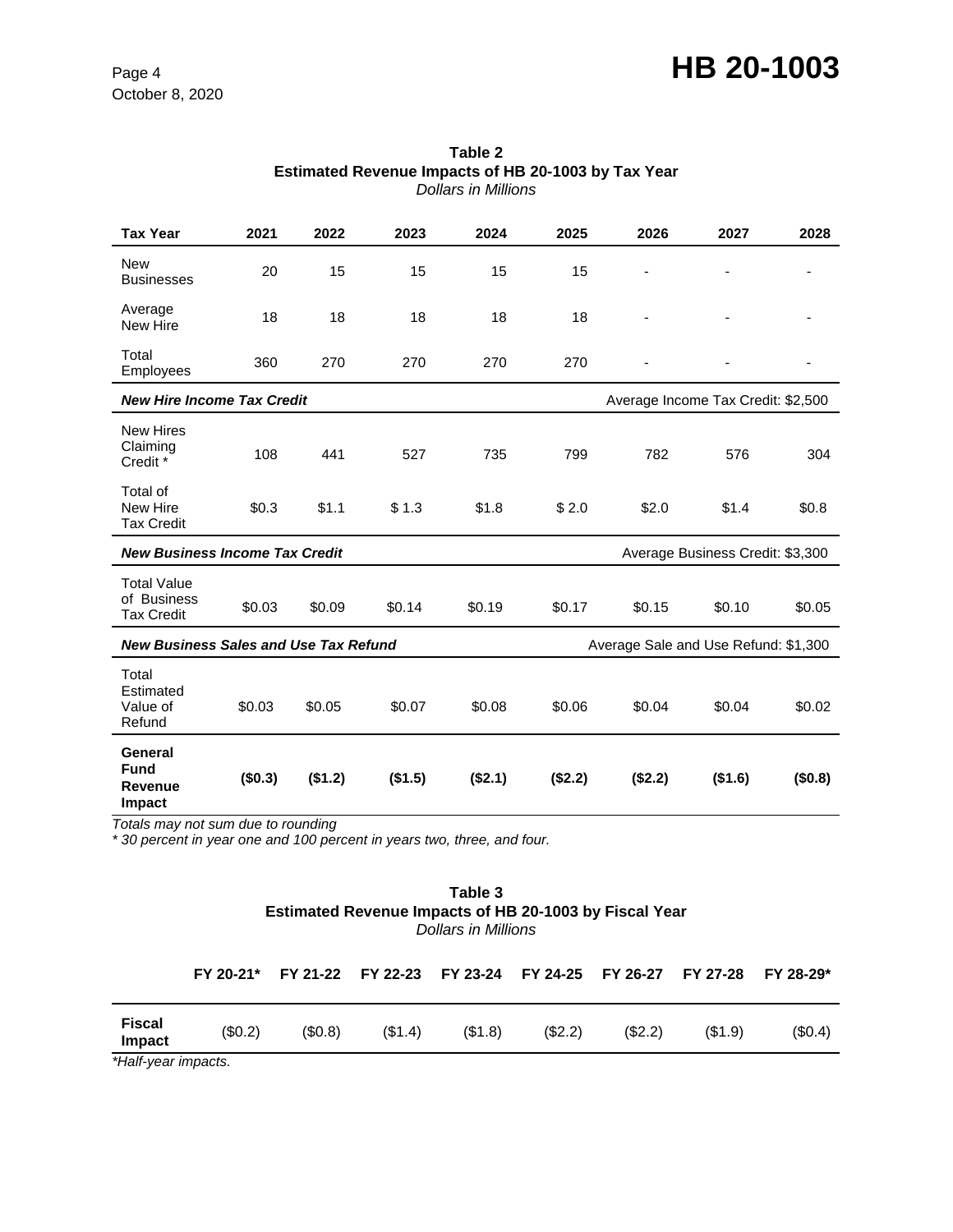#### **State Expenditures**

This bill will increase General Fund expenditures by \$54,425 and 0.5 FTE in FY 2020-21 and by \$108,851 and 1.0 FTE each year after through FY 2028-29. General Fund expenditures may be required through FY 2031-32 if companies ask for and receive a four-year extension of the credits. Expenditures are summarized in Table 4 and detailed below.This represents costs consistent with a continuation of current staffing levels.

# **FY 2020-21 FY 2021-22 OEDIT** Personal Services **\$44,888** \$89,777 Operating Expenses  $$675$   $$1,350$ Centrally Appropriated Costs\*  $$8,862$  \$17,724 FTE – Personal Services and the service of the 1.0 FTE and 1.0 FTE Total Cost **\$54,425 \$108,851** Total FTE **0.5 FTE 1.0 FTE**

## **Table 4 Expenditures Under HB 20-1003**

 *\* Centrally appropriated costs are not included in the bill's appropriation.*

**Office of Economic Development and International Trade (OEDIT)**. The OEDIT will incur costs of \$54,425 and 0.5 FTE in FY 2020-21 and \$108,851 and 1.0 FTE through at least FY 2028-29. The costs are for a full-time manager to administer and monitor the program. The 0.5 FTE for FY 2020-21 reflects a January 1, 2021 start date, the date of the extension for the credits under this bill.

**Centrally appropriated costs**. Pursuant to a Joint Budget Committee policy, certain costs associated with this bill are addressed through the annual budget process and centrally appropriated in the Long Bill or supplemental appropriations bills, rather than in this bill. These costs, which include employee insurance and supplemental employee retirement payments, are estimated to be \$8,862 in FY 2020-21 and \$17,724 in FY 2021-22.

**TABOR refunds.** Under the June 2020 LCS Economic and Revenue Forecast, the state is not expected to collect revenue above the TABOR limit in either FY 2020-21 or FY 2021-22, and refund obligations are not anticipated for these years. This bill does not change these expectations concerning refunds to taxpayers.

#### **Local Government**

Participation by counties and municipalities is voluntary under this bill. If a county or municipality elects to participate in the jump start zone, it would be required to offer tax exemptions, refunds or incentive payments in connection with all county or municipal taxes paid. The amount of lost revenue to the local government would vary with the magnitude of the business receiving the benefit.